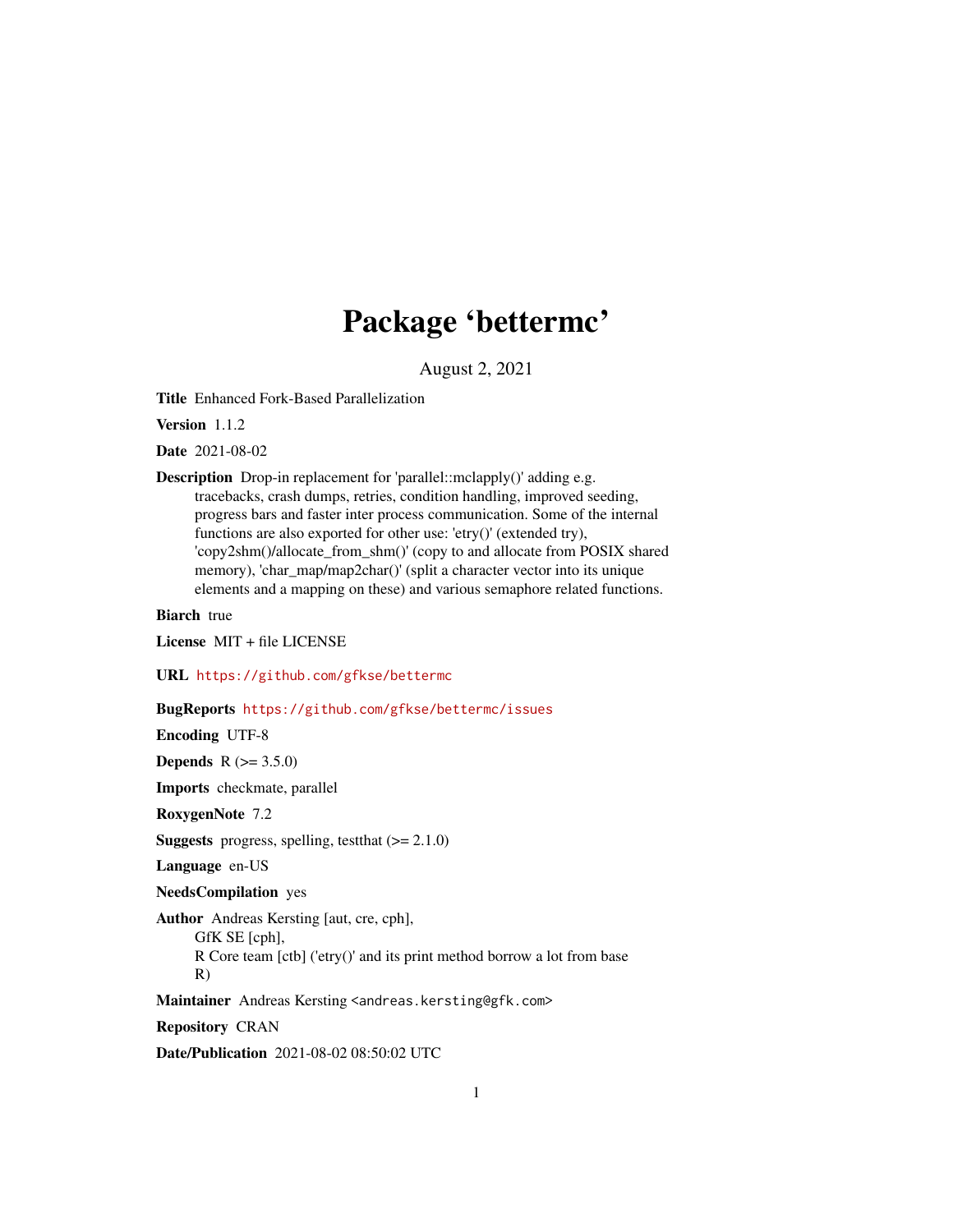# <span id="page-1-0"></span>R topics documented:

| Index | 15 |
|-------|----|
|       |    |
|       |    |
|       |    |
|       |    |
|       |    |
|       |    |
|       |    |

<span id="page-1-1"></span>

| char_map | Split a Character Vector into its Unique Elements and a Mapping on |
|----------|--------------------------------------------------------------------|
|          | These                                                              |

#### <span id="page-1-2"></span>Description

This is implemented using a radix sort on the CHARSXPs directly, i.e. on the addresses of the strings in the global string cache. Hence, in contrast to [unique](#page-0-0), this function does not consider two strings equal which differ only in their encoding. Also, the order of the unique elements is undefined.

#### Usage

char\_map(x)

map2char(map)

# Arguments

|     | a character vector. Long vectors are supported. |
|-----|-------------------------------------------------|
| map | an object as returned by char_map.              |

# Value

char\_map returns an S3 object of class "char\_map", which is a list with the following elements: (chars) the unique set of strings in x in undefined order, (idx) an integer (or - for long vectors - double) vector such that map\$chars[map\$idx] is identical to x (except maybe for attributes), (attributes) the attributes of x as a shallow copy of the corresponding pairlist.

map2char returns a character vector identical to x, including attributes.

#### Windows Support

Fully supported on Windows.

#### Lifecycle

[Stable]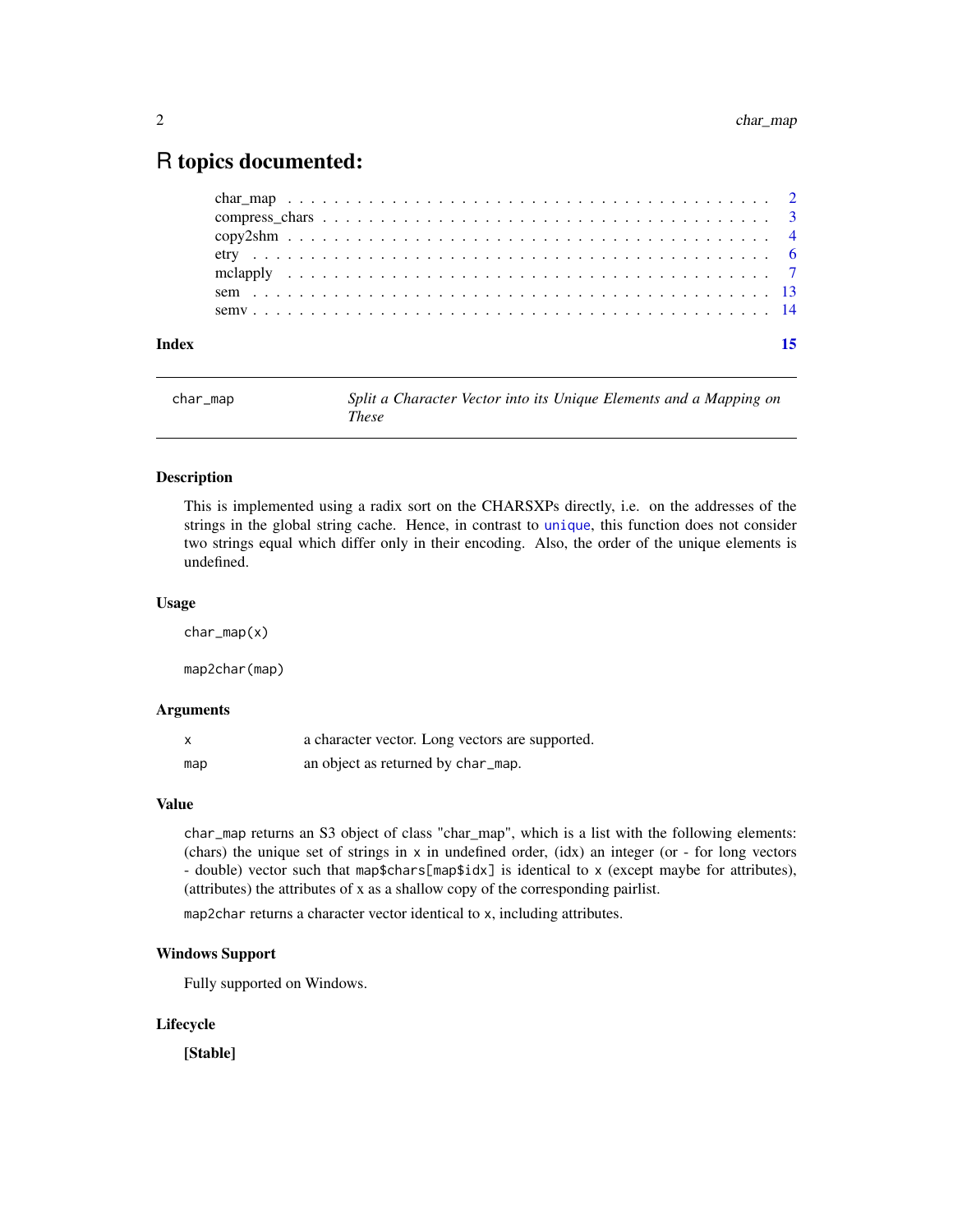# <span id="page-2-0"></span>compress\_chars 3

#### Examples

```
x <- sample(letters, 100, replace = TRUE)
map < -char_map(x)stopifnot(identical(x, map$chars[map$idx]))
names(x) < -1:100stopifnot(identical(x, map2char(char_map(x))))
```
compress\_chars *Recursively Call* [char\\_map](#page-1-1)*/*[map2char](#page-1-2) *on a List*

### Description

These originally internal functions are exported because they are also useful for reducing the size of e.g. a data frame before storing it to disk using [saveRDS](#page-0-0). This also improves the (de)serialization speed.

#### Usage

```
compress_chars(
  l,
 limit = 0L,
 compress_altreps = c("if_allocated", "yes", "no"),
 class = character()
)
```
uncompress\_chars(l, class = character())

# Arguments

|                  | an object, typically a list                                                                                                                                                                                                                                                     |
|------------------|---------------------------------------------------------------------------------------------------------------------------------------------------------------------------------------------------------------------------------------------------------------------------------|
| limit            | the minimum length of a character vector for char map to be applied                                                                                                                                                                                                             |
| compress_altreps |                                                                                                                                                                                                                                                                                 |
|                  | should a character vector be compressed if it is an ALTREP? The default "if_allocated"<br>only does so if the regular representation was already created. This was chosen<br>as the default because in this case is is the regular representation which would<br>be serialized. |
| class            | additional classes to set on the char_map-objects created by compress_chars.<br>For uncompress_chars, only call map2char on those char_map-objects which<br>additionally inherit from all these classes.                                                                        |

# Value

For compress\_chars, l, but with character vectors replaced by objects of class [char\\_map](#page-1-1). For uncompress\_chars, l, but with all [char\\_map](#page-1-1)-objects, which also inherit from all classes given in class, replaced by the original character vectors.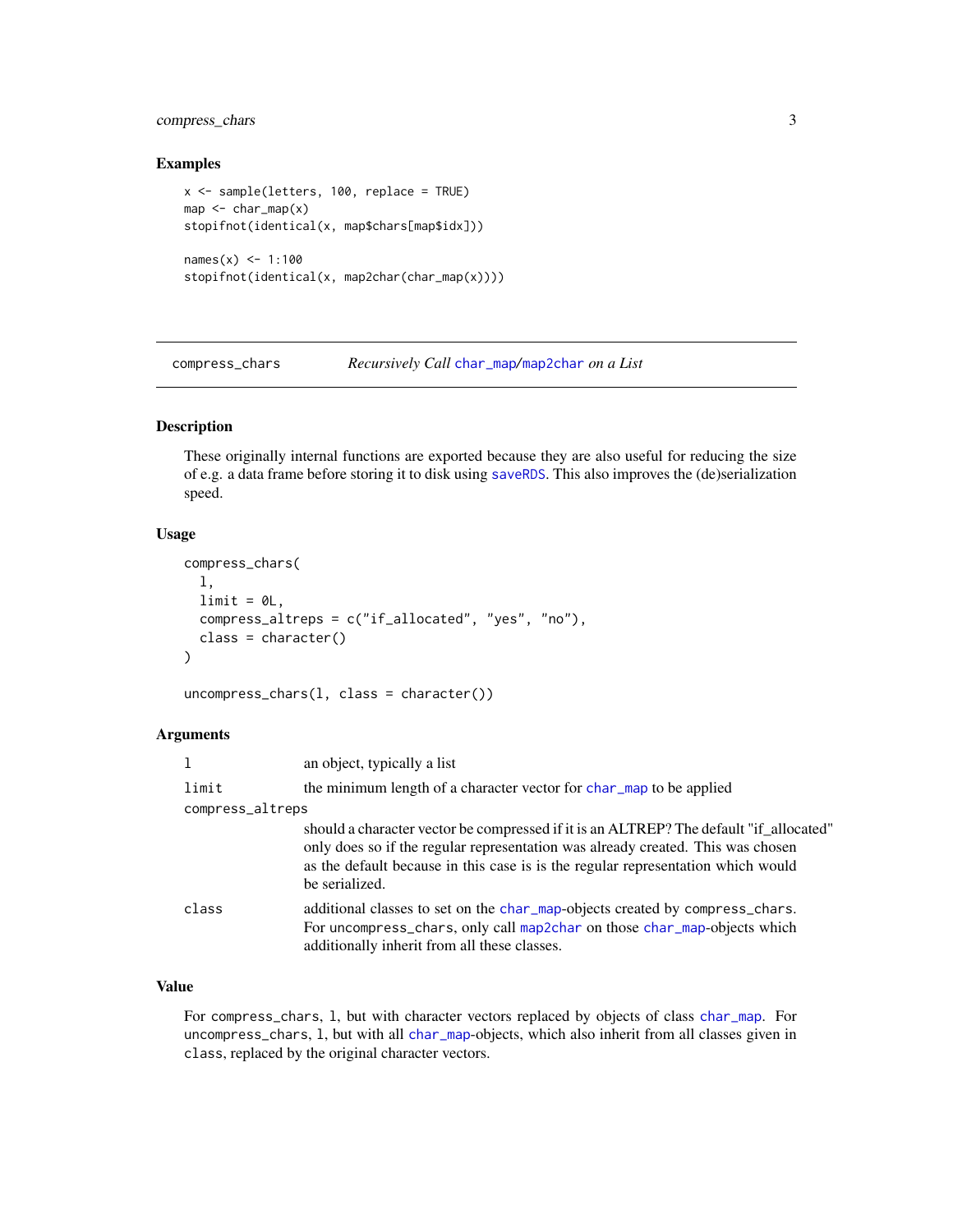# <span id="page-3-0"></span>Windows Support

Fully supported on Windows.

# Lifecycle

[Experimental]

# Note

The object returned by compress\_chars might be an invalid S3 object, e.g. if l is a data frame. These functions are intended to be called immediately before and after (de)serializing the object, i.e. compress -> serialize -> store/transfer -> de-serialize -> uncompress.

<span id="page-3-1"></span>copy2shm *Copy to and Allocate from POSIX Shared Memory*

# Description

Copy the data of a vector to a POSIX shared memory object and allocate from such.

#### Usage

 $copy2shm(x, name, overwrite = FALSE, copy = TRUE)$ 

allocate\_from\_shm(obj, copy = obj\$copy)

# Arguments

| $\mathsf{x}$ | a logical, integer, double, complex or raw vector, an S3 object based hereon or<br>a factor. Long vectors are supported.                                                                                                                                                                                                                                                                                                                                                                                                                                                                                                                                                                                                                                                                                                                                                         |
|--------------|----------------------------------------------------------------------------------------------------------------------------------------------------------------------------------------------------------------------------------------------------------------------------------------------------------------------------------------------------------------------------------------------------------------------------------------------------------------------------------------------------------------------------------------------------------------------------------------------------------------------------------------------------------------------------------------------------------------------------------------------------------------------------------------------------------------------------------------------------------------------------------|
| name         | the name of the shared memory object to create. A portable name starts with a<br>"/", followed by one or more (up to 253) characters, none of which are slashes.<br><b>Note:</b> on macOS the total length of the name must not exceed 31 characters.                                                                                                                                                                                                                                                                                                                                                                                                                                                                                                                                                                                                                            |
| overwrite    | should an already existing shared memory object with the given name be over-<br>written? If FALSE, the copy fails if such an object already exists. Note: Due to<br>bugs in the macOS implementation of POSIX shared memory, (as of now) only<br>FALSE is supported.                                                                                                                                                                                                                                                                                                                                                                                                                                                                                                                                                                                                             |
| copy         | should the vector placed in shared memory be used directly (FALSE) by allocate_from_shm<br>or rather a copy of it (TRUE)? FALSE is apparently faster (initially), but might re-<br>quire more memory in the long run (up to double what is normally required by<br>such a vector): if we modify elements of such a vector, new memory (pages) will<br>be allocated to hold these changed values. The original memory (pages) of the<br>shared memory object will only be freed when the vector is garbage collected.<br>If we initially copy the whole vector from shared memory to "regular" one, the<br>former can be freed directly and the latter can be modified in place. Note: The<br>value passed to copy2shm has no direct effect. It only sets the default value for<br>allocate_from_shm, which can safely be changed. Note 2: FALSE is silently<br>ignored on macOS. |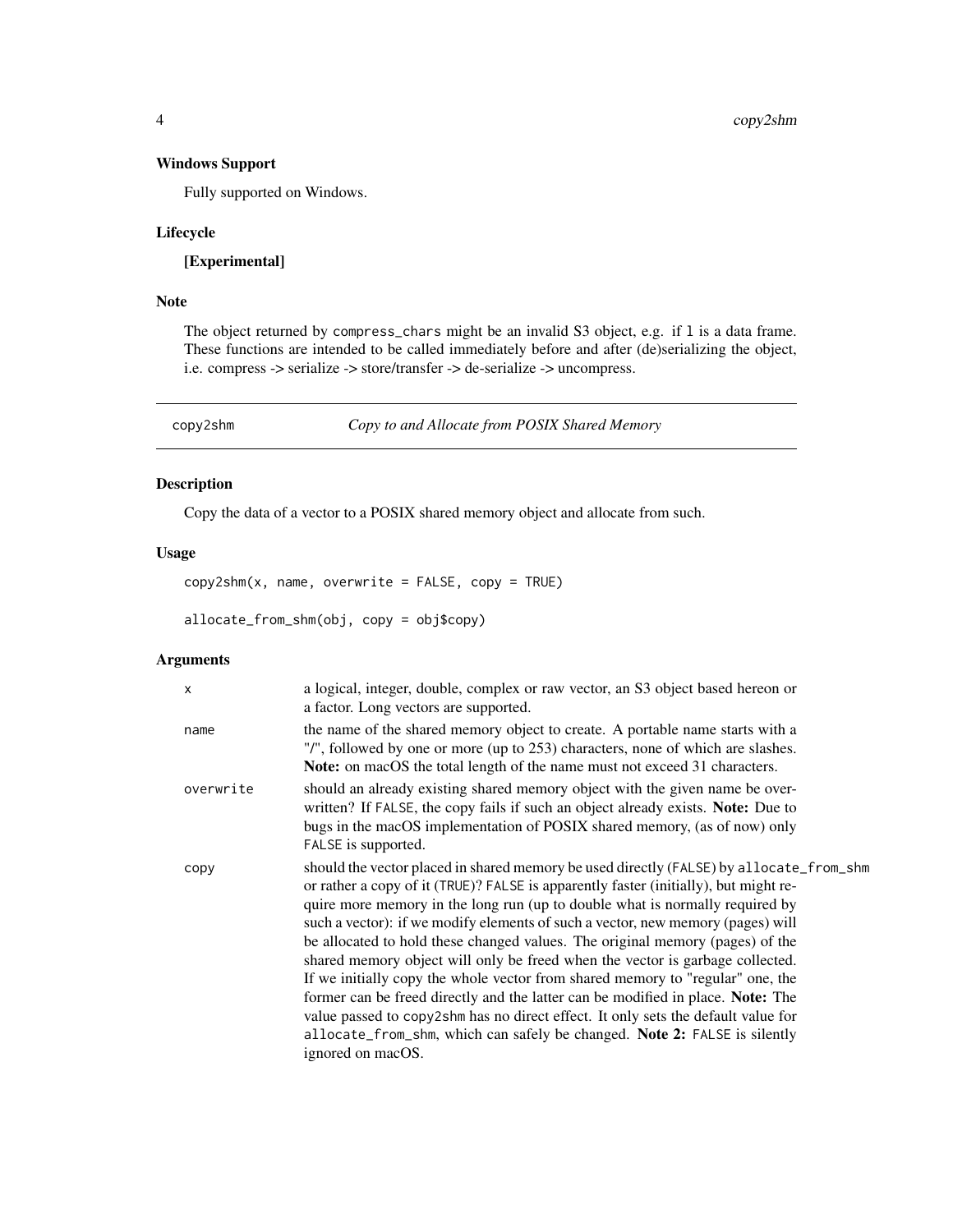#### <span id="page-4-0"></span>copy2shm 5

obj an object as returned by copy2shm, which was typically called in another process.

#### Value

copy2shm returns an S3 object of class "shm\_obj", which is a list with the following elements: (name) the name of the shared memory object as given, (type) an integer specifying the type of x, (length) the number of elements in x as a double, (size) the size of the shared memory object in bytes as a double, (attributes) the attributes of x as a shallow copy of the corresponding pairlist, (copy) the default value for the copy argument passed to allocate\_from\_shm. Note: this function will not produce an error if an operation related directly to the copy to shared memory fails. In this case a character vector of length 1 containing the error message will be returned.

allocate\_from\_shm returns a vector. Note: this function cannot be called more than once on any obj, since it unlinks the shared memory object immediately after *trying* to open it. If copy = TRUE, the vector will be allocated using a custom allocator, but this is not guaranteed. As of now, vectors with less than two elements are allocated using R's default allocator. This implementational detail must not be relied on. If copy = FALSE, the custom allocator *privately* maps the shared memory object into the address space of the current process. In particular this means that changes made to this memory region by subsequently forked child processes are private to them: neither the parent nor a sibling process will see these changes. This is most probably what we want and expect.

#### Windows Support

Not supported on Windows.

#### Lifecycle

[Stable]

# Note

See also the general notes on POSIX shared memory under [mclapply](#page-6-1).

#### Examples

```
if (tolower(Sys.info()[["sysname"]]) != "windows") {
 x \leftarrow runif(100)obj <- copy2shm(x, "/random")
 if (inherits(obj, "shm_obj")) {
    # copy2shm succeeded
    y <- allocate_from_shm(obj)
    stopifnot(identical(x, y))
 } else {
    # copy2shm failed -> print the error message
    print(obj)
 }
}
```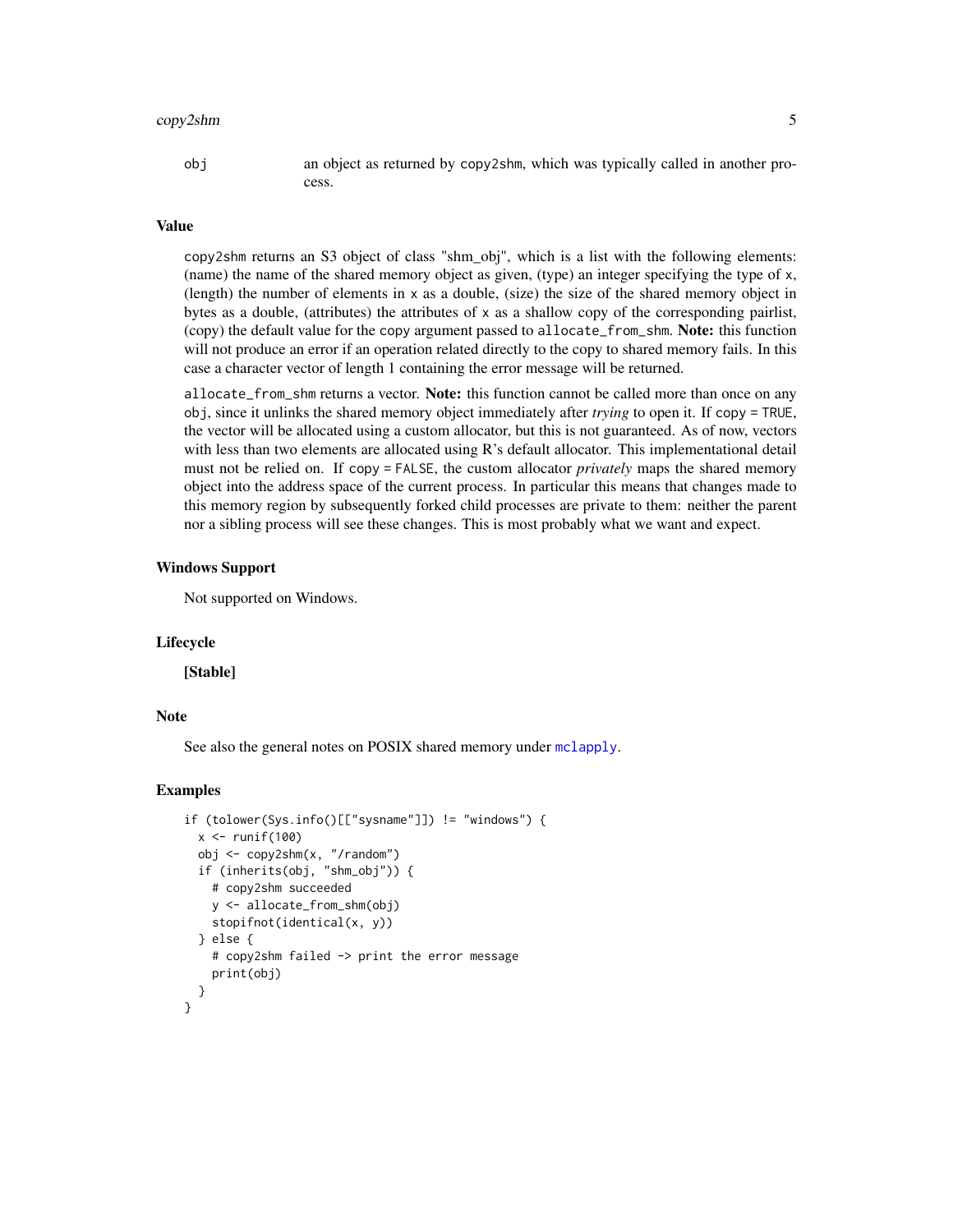<span id="page-5-1"></span><span id="page-5-0"></span>

#### Description

Extended version of [try](#page-0-0) with support for tracebacks and crash dumps.

# Usage

```
etry(
  expr,
  silent = FALSE,
  outFile = getOption("try.outFile", default = stderr()),
 max.lines = 100L,
  dump.frames = c("partial", "full", "full_global", "no")
)
## S3 method for class '`etry-error`'
print(
  x,
 max.lines = getOption("traceback.max.lines", getOption("deparse.max.lines", -1L)),
  ...
)
```
# Arguments

| expr        | an R expression to try.                                                                                                                                                                                                                                                                                      |
|-------------|--------------------------------------------------------------------------------------------------------------------------------------------------------------------------------------------------------------------------------------------------------------------------------------------------------------|
| silent      | logical: should the report of error messages be suppressed?                                                                                                                                                                                                                                                  |
| outFile     | a connection, or a character string naming the file to print to (via $cat(*, file =$<br>out File); used only if silent is false, as by default.                                                                                                                                                              |
| max.lines   | for etry, the maximum number of lines to be <i>deparsed</i> per call. For print, the<br>maximum number of lines to be <i>printed</i> per call. The default for the latter is<br>unlimited.                                                                                                                   |
| dump.frames | should a crash dump (cf. dump frames) be created in case of an error? The<br>default "partial" omits the frames up to the call of etry. "full" and "no" do the<br>obvious. "full_global" additionally also includes (a copy of) the global environ-<br>ment (cf. include.GlobalEnv argument of dump.frames). |
| X           | an object of class "etry-error".                                                                                                                                                                                                                                                                             |
| $\ddotsc$   | further arguments passed to or from other methods.                                                                                                                                                                                                                                                           |

# Value

For etry, the value of the expression if expr is evaluated without error, but an invisible object of class c("etry-error","try-error") containing the error message if it fails. This object has three attributes: (condition) the error condition, (traceback) the traceback as returned by [.traceback](#page-0-0), (dump.frames) the crash dump which can be examined using utils:: debugger.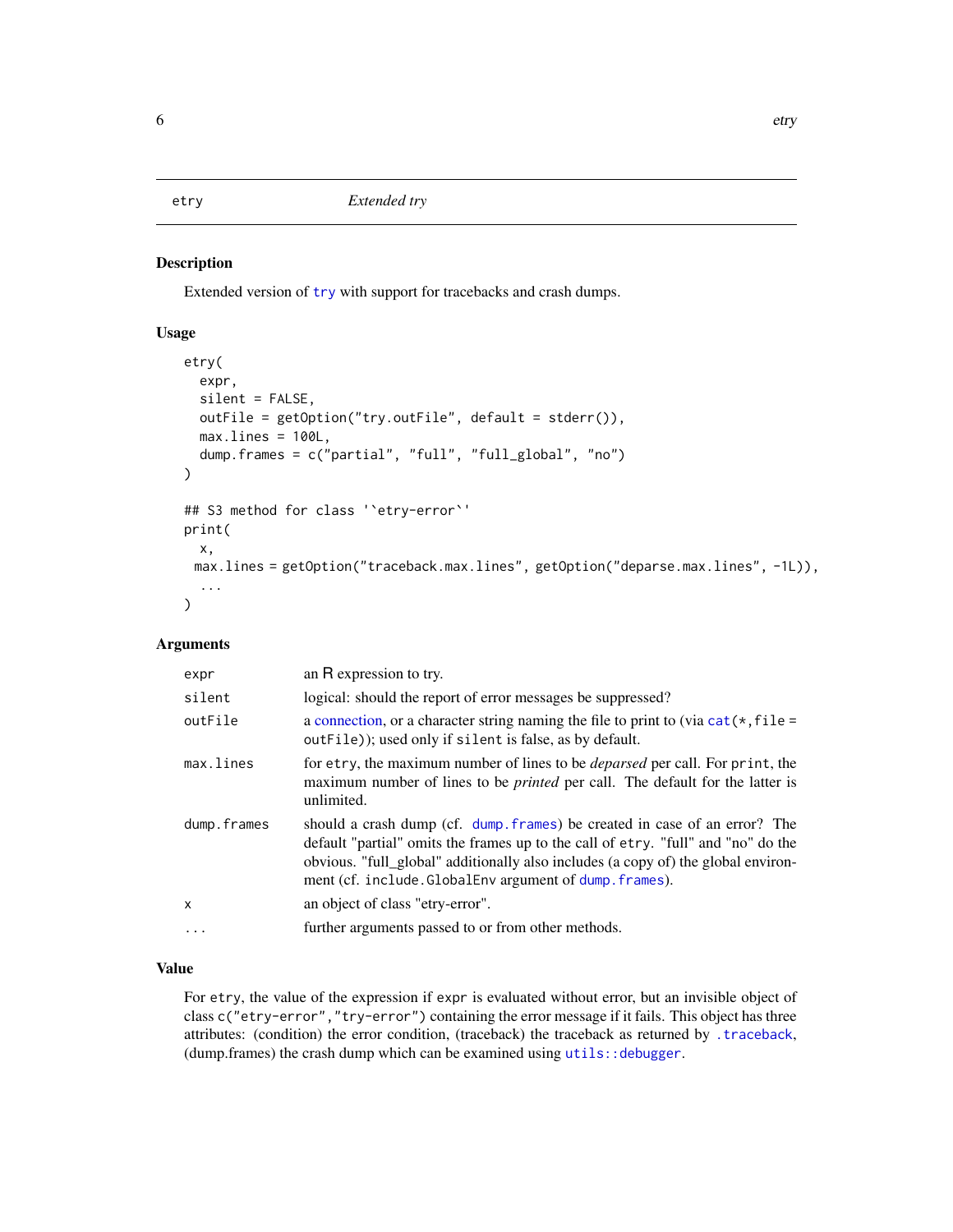#### <span id="page-6-0"></span>mclapply **7**

# Windows Support

Fully supported on Windows.

#### Lifecycle

[Stable]

<span id="page-6-1"></span>

| mclapply | parallel::mclapply Wrapper for Better Performance, Error Handling, |  |  |  |
|----------|--------------------------------------------------------------------|--|--|--|
|          | Seeding and UX                                                     |  |  |  |

### Description

This wrapper for [parallel::mclapply](#page-0-0) adds the following features:

- reliably detect if a child process failed with a fatal error or if it was killed.
- get tracebacks after non-fatal errors in child processes.
- retry on fatal and non-fatal errors.
- fail early after non-fatal errors in child processes.
- get crash dumps from failed child processes.
- capture output from child processes.
- track warnings, messages and other conditions signaled in the child processes.
- return results from child processes using POSIX shared memory to improve performance.
- compress character vectors in results to improve performance.
- reproducibly seed all function calls.
- display a progress bar.

#### Usage

```
mclapply(
 X,
 FUN,
  ...,
 mc.preschedule = TRUE,
 mc.set.seed = NA,
 mc.silent = FALSE,
 mc.cores = getOption("mc.cores", 2L),
 mc.cleanup = TRUE,
 mc.allow.recursive = TRUE,
 affinity.list = NULL,
 mc.allow.fatal = FALSE,
 mc.allow.error = FALSE,
 mc.retry = <math>OL</math>,mc.retry.silent = FALSE,
```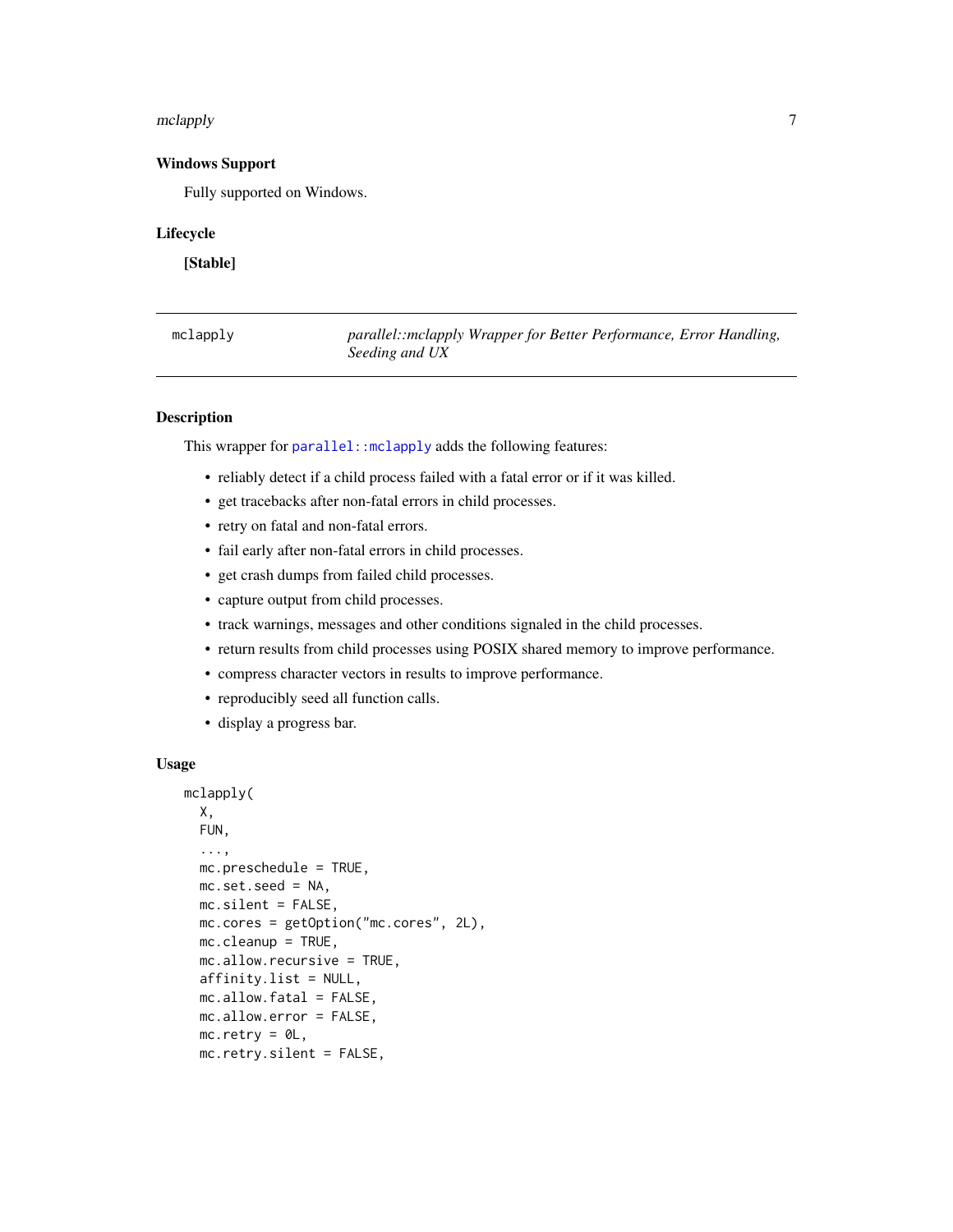```
mc.retry.fixed.seed = FALSE,
mc.fail.early = !(mc.allow.error || mc.retry != 0L),mc.dump.frames = c("partial", "full", "full_global", "no"),
mc.dumpto = ifelse(interactive(), "last.dump", "file://last.dump.rds"),
mc.stdout = c("capture", "output", "ignore"),
mc.warnings = c("m_signal", "signal", "m_output", "output", "m_ignore", "ignore",
  "stop"),
mc.messages = c("m_signal", "signal", "m_output", "output", "m_ignore", "ignore"),
mc.conditions = c("signal", "ignore"),
mc.compress.chars = TRUE,
mc.compress.altreps = c("if_allocated", "yes", "no"),
mc.share.vectors = getOption("bettermc.use_shm", TRUE),
mc.share.altreps = c("no", "yes", "if_allocated"),
mc.share.copy = TRUE,
mc.shm.ipc = getOption("bettermc.use_shm", TRUE),
mc.force.fork = FALSE,
mc.progress = interactive()
```

```
crash_dumps # environment with crash dumps created by mclapply (cf. mc.dumpto)
```
#### Arguments

 $\mathcal{L}$ 

| X           | a vector (atomic or list) or an expressions vector. Other objects (including<br>classed objects) will be coerced by as . list.                                                                                                                                                                                                                                                                                                                                                                                                                                                                                                                                 |
|-------------|----------------------------------------------------------------------------------------------------------------------------------------------------------------------------------------------------------------------------------------------------------------------------------------------------------------------------------------------------------------------------------------------------------------------------------------------------------------------------------------------------------------------------------------------------------------------------------------------------------------------------------------------------------------|
| <b>FUN</b>  | the function to be applied to (mclapply) each element of X or (mcmapply) in<br>parallel to $\dots$                                                                                                                                                                                                                                                                                                                                                                                                                                                                                                                                                             |
| .           | For mclapply, optional arguments to FUN. For mcmapply and mcMap, vector or<br>list inputs: see mapply.                                                                                                                                                                                                                                                                                                                                                                                                                                                                                                                                                         |
|             | mc. preschedule if set to TRUE then the computation is first divided to (at most) as many jobs are<br>there are cores and then the jobs are started, each job possibly covering more<br>than one value. If set to FALSE then one job is forked for each value of X. The<br>former is better for short computations or large number of values in X, the latter<br>is better for jobs that have high variance of completion time and not too many<br>values of X compared to mc. cores.                                                                                                                                                                          |
| mc.set.seed | TRUE or FALSE are directly handled by parallel:: mclapply. bettermc also<br>supports two additional values: NA (the default) - seed every invocation of FUN<br>differently but in a reproducible way based on the current state of the random<br>number generator in the parent process. integerish value - call set. seed(mc. set. seed)<br>in the parent and then continue as if mc. set. seed was NA.<br>In both (NA- and integerish-) cases, the state of the random number generator,<br>i.e. the object. Random. seed in the global environment, is restored at the end of<br>the function to what it was when mclapply was called. If the random number |
|             | generator is not yet initialized in the current session, it is initialized internally<br>(by calling $runit(1)$ ) and the resulting state is what gets restored later. In par-<br>ticular, this means that the seed supplied as mc. set. seed does not seed the code<br>following the call to mclapply. All this ensures that arguments like mc. cores,                                                                                                                                                                                                                                                                                                        |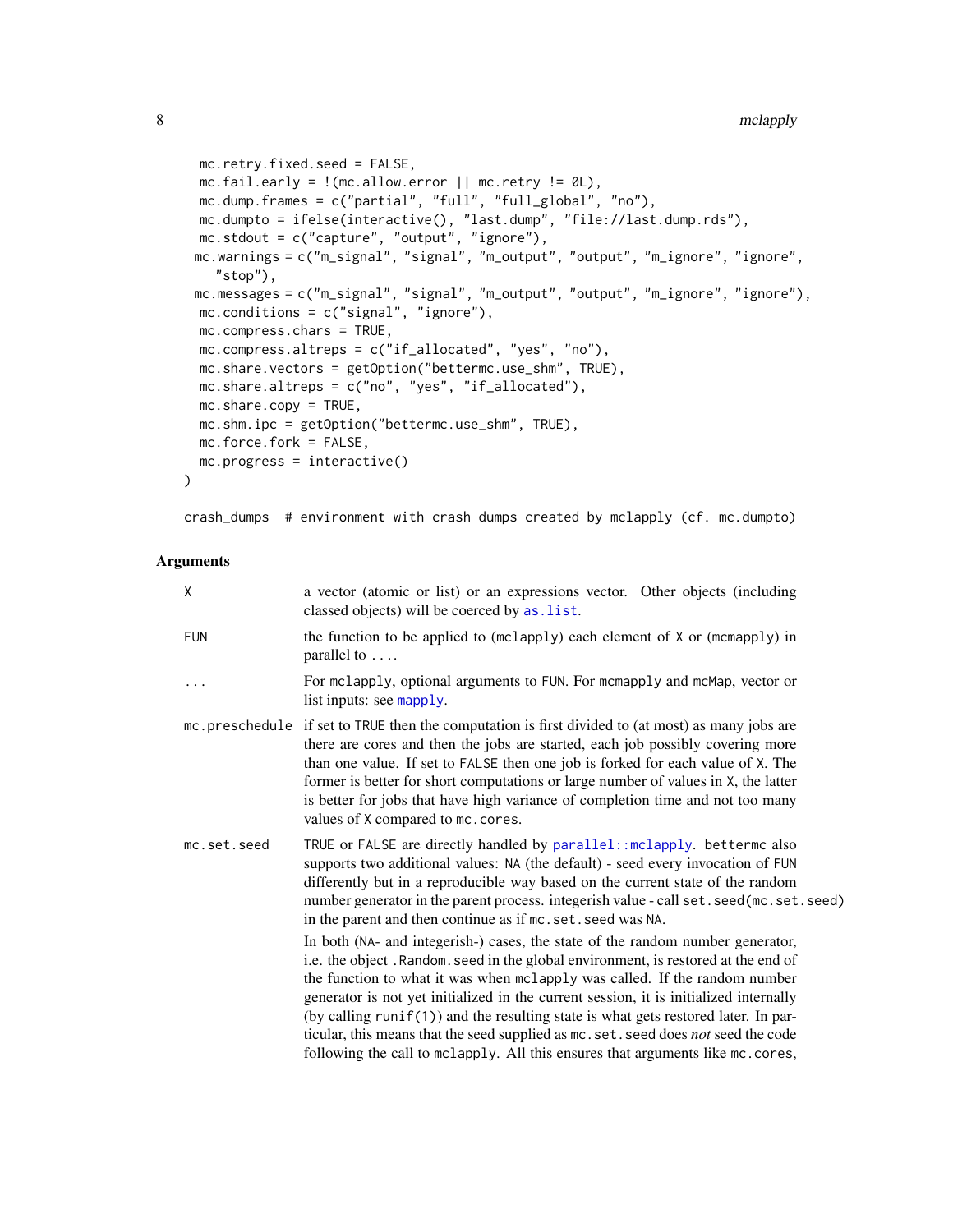mc.force.fork etc. can be adjusted without affecting the state of the RNG outside of mclapply.

- <span id="page-8-0"></span>mc.silent if set to TRUE then all output on 'stdout' will be suppressed for all parallel processes forked ('stderr' is not affected).
- mc.cores The number of cores to use, i.e. at most how many child processes will be run simultaneously. The option is initialized from environment variable MC\_CORES if set. Must be at least one, and parallelization requires at least two cores.
- mc.cleanup if set to TRUE then all children that have been forked by this function will be killed (by sending SIGTERM) before this function returns. Under normal circumstances mclapply waits for the children to deliver results, so this option usually has only effect when mclapply is interrupted. If set to FALSE then child processes are collected, but not forcefully terminated. As a special case this argument can be set to the number of the signal that should be used to kill the children instead of SIGTERM.
- mc.allow.recursive

Unless true, calling mclapply in a child process will use the child and not fork again.

- affinity.list a vector (atomic or list) containing the CPU affinity mask for each element of X. The CPU affinity mask describes on which CPU (core or hyperthread unit) a given item is allowed to run, see [mcaffinity](#page-0-0). To use this parameter prescheduling has to be deactivated (mc.preschedule = FALSE).
- mc.allow.fatal should fatal errors in child processes make mclapply fail (FALSE, default) or merely trigger a warning (TRUE)?

TRUE returns objects of classes c("fatal-error","try-error") for failed invocations. Hence, in contrast to parallel: : mclapply, it is OK for FUN to return NULL.

mc.allow.fatal can also be NULL. In this case NULL is returned, which corresponds to the behavior of parallel: : mclapply.

- mc.allow.error should non-fatal errors in FUN make mclapply fail (FALSE, default) or merely trigger a warning (TRUE)? In the latter case, errors are stored as class c("etry-error","try-error") objects, which contain full tracebacks and potentially crash dumps (c.f. mc.dump.frames and [etry](#page-5-1)).
- mc.retry abs(mc.retry) is the maximum number of retries of failed applications of FUN in case of both fatal and non-fatal errors. This is useful if we expect FUN to fail either randomly (e.g. non-convergence of a model) or temporarily (e.g. database connections). Additionally, if  $mc.$  retry  $\leq -1$ , the value of  $mc.$  cores is gradually decreased with each retry to a minimum of  $1(2 \text{ if } mc \cdot \text{force} \cdot \text{fork} = \text{TRUE}).$ This is useful if we expect failures due to too many parallel processes, e.g. the Linux Out Of Memory Killer sacrificing some of the child processes.

The environment variable "BMC\_RETRY" indicates the current retry. A value of "0" means first try, a value of "1" first *re*try, etc.

mc.retry.silent

should the messages indicating both fatal and non-fatal failures during all but the last retry be suppressed (TRUE) or not (FALSE, default)?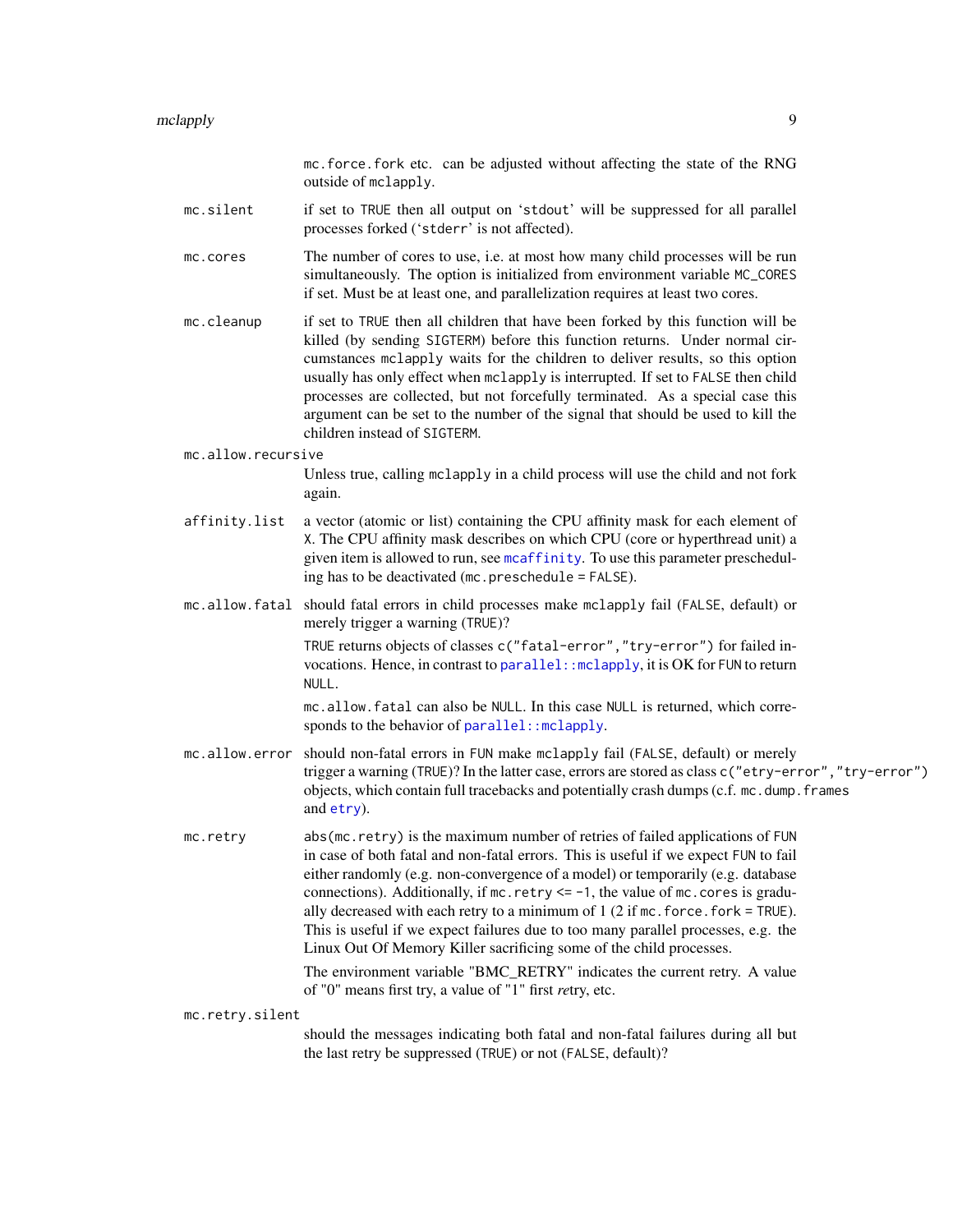<span id="page-9-0"></span>

| 10 |                     | mclapply                                                                                                                                                                                                                                                                                                                                                                                                                                                                                                                                                                                                                                                                                                                                                                                                                                                                                                    |
|----|---------------------|-------------------------------------------------------------------------------------------------------------------------------------------------------------------------------------------------------------------------------------------------------------------------------------------------------------------------------------------------------------------------------------------------------------------------------------------------------------------------------------------------------------------------------------------------------------------------------------------------------------------------------------------------------------------------------------------------------------------------------------------------------------------------------------------------------------------------------------------------------------------------------------------------------------|
|    | mc.retry.fixed.seed |                                                                                                                                                                                                                                                                                                                                                                                                                                                                                                                                                                                                                                                                                                                                                                                                                                                                                                             |
|    |                     | should FUN for a particular element of X always be invoked with the same fixed<br>seed (TRUE) or should a different seed be used on each try (FALSE, default)?<br>Only effective if mc. set. seed is NA or a number.                                                                                                                                                                                                                                                                                                                                                                                                                                                                                                                                                                                                                                                                                        |
|    | mc.fail.early       | should we try to fail fast after encountering the first (non-fatal) error in FUN?<br>Such errors will be recorded as objects of classes c("fail-early-error", "try-error").                                                                                                                                                                                                                                                                                                                                                                                                                                                                                                                                                                                                                                                                                                                                 |
|    | mc.dump.frames      | should we dump. frames on non-fatal errors in FUN? The default "partial" omits<br>the frames (roughly) up to the call of FUN. See etry for the other options.                                                                                                                                                                                                                                                                                                                                                                                                                                                                                                                                                                                                                                                                                                                                               |
|    | mc.dumpto           | where to save the result including the dumped frames if mc.dump.frames !=<br>"no" & mc.allow.error == FALSE? Either the name of the variable to create<br>in the environment bettermc:: crash_dumps or a path (prefixed with "file://")<br>where to save the object.                                                                                                                                                                                                                                                                                                                                                                                                                                                                                                                                                                                                                                        |
|    | mc.stdout           | how should standard output from FUN be handled? "capture" captures the output<br>(in the child processes) and prints it in the parent process after all calls of FUN<br>of the current try (cf. mc. retry), such that it can be captured, sinked etc. there.<br>"output" immediately forwards the output to stdout of the parent; it cannot be<br>captured, sinked etc. there. "ignore" means that the output is not forwarded in<br>any way to the parent process. For consistency, all of this also applies if FUN is<br>called directly from the main process, e.g. because mc. cores = 1.                                                                                                                                                                                                                                                                                                               |
|    |                     | mc.warnings, mc.messages, mc.conditions                                                                                                                                                                                                                                                                                                                                                                                                                                                                                                                                                                                                                                                                                                                                                                                                                                                                     |
|    |                     | how should warnings, messages and other conditions signaled by FUN be han-<br>dled? "signal" records all warnings/messages/conditions (in the child processes)<br>and signals them in the master process after all calls of FUN of the current try<br>(cf. mc.retry). "stop" converts warnings (only) into non-fatal errors in the<br>child processes directly. "output" immediately forwards the messages to stderr<br>of the parent; no condition is signaled in the parent process nor is the output<br>capturable/sinkable. "ignore" means that the conditions are not forwarded in<br>any way to the parent process. Options prefixed with "m" additionally try to<br>invoke the "muffleWarning"/"muffleMessage" restart in the child process. Note<br>that, if FUN is called directly from the main process, conditions might be signaled<br>twice in the main process, depending on these arguments. |
|    | mc.compress.chars   |                                                                                                                                                                                                                                                                                                                                                                                                                                                                                                                                                                                                                                                                                                                                                                                                                                                                                                             |
|    |                     | should character vectors be compressed using char_map before returning them<br>from the child process? Can also be the minimum length of character vectors<br>for which to enable compression. This generally increases performance because<br>(de)serialization of character vectors is particularly expensive.                                                                                                                                                                                                                                                                                                                                                                                                                                                                                                                                                                                            |
|    | mc.compress.altreps |                                                                                                                                                                                                                                                                                                                                                                                                                                                                                                                                                                                                                                                                                                                                                                                                                                                                                                             |
|    |                     | should a character vector be compressed if it is an ALTREP? The default "if_allocated"<br>only does so if the regular representation was already created. This was chosen<br>as the default because in this case is is the regular representation which would<br>be serialized.                                                                                                                                                                                                                                                                                                                                                                                                                                                                                                                                                                                                                             |
|    | mc.share.vectors    |                                                                                                                                                                                                                                                                                                                                                                                                                                                                                                                                                                                                                                                                                                                                                                                                                                                                                                             |
|    |                     | should non-character atomic vectors, S3 objects based hereon and factors be<br>returned from the child processes using POSIX shared memory (cf. copy2shm)?<br>Can also be the minimum length of vectors for which to use shared memory.                                                                                                                                                                                                                                                                                                                                                                                                                                                                                                                                                                                                                                                                     |

This generally increases performance because shared memory is a much faster form of inter process communication compared to pipes and we do not need to serialize the vectors.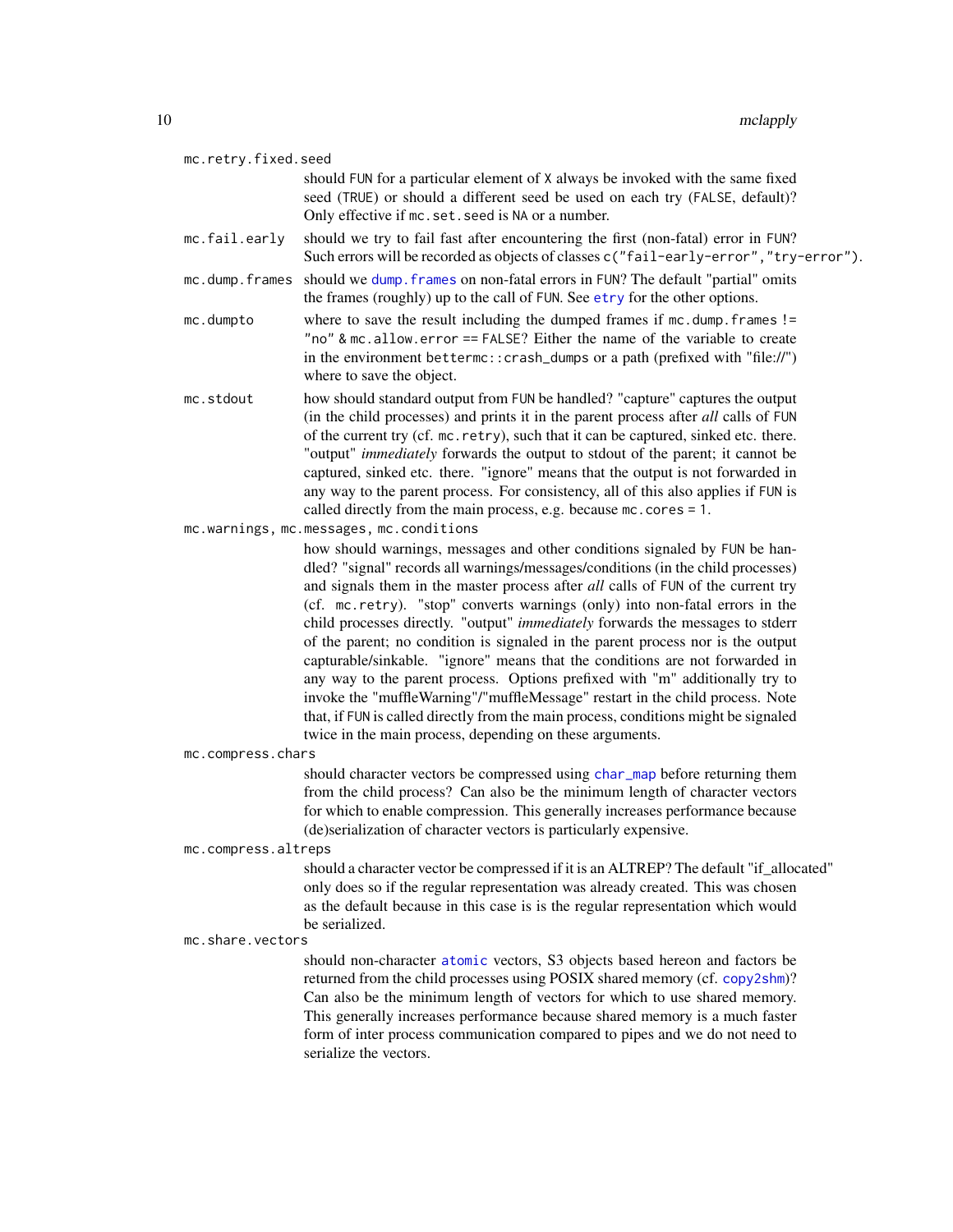#### <span id="page-10-0"></span>mclapply that the contract of the contract of the contract of the contract of the contract of the contract of the contract of the contract of the contract of the contract of the contract of the contract of the contract of

| mc.share.altreps |                                                                                                                                                                                                                                                                                                                                                                                                                                          |
|------------------|------------------------------------------------------------------------------------------------------------------------------------------------------------------------------------------------------------------------------------------------------------------------------------------------------------------------------------------------------------------------------------------------------------------------------------------|
|                  | should a non-character vector be returned from the child process using POSIX<br>shared memory if it is an ALTREP?                                                                                                                                                                                                                                                                                                                        |
| mc.share.copy    | should the parent process use a vector placed in shared memory due to mc. share. vectors<br>directly (FALSE) or rather a copy of it (TRUE)? See copy2shm for the implications.                                                                                                                                                                                                                                                           |
| mc.shm.ipc       | should the results be returned from the child processes using POSIX shared<br>memory (cf. copy2shm)?                                                                                                                                                                                                                                                                                                                                     |
| mc.force.fork    | should it be ensured that FUN is always called in a forked child process, even if<br>length( $X$ ) == 1? This is useful if we use forking to protect the main R process<br>from fatal errors, memory corruption, memory leaks etc. occurring in FUN. This<br>feature requires that $mc \cdot cores \ge 2$ and also ensures that the effective value for<br>mc. cores never drops to less than 2 as a result of mc. retry being negative. |
| mc.progress      | should a progress bar be printed to stderr of the parent process (package progress<br>must be installed)?                                                                                                                                                                                                                                                                                                                                |

# Format

crash\_dumps is an initially empty environment used to store the return values of mclapply (see below) including [crash dumps](#page-5-1) in case of non-fatal errors and if mc.dump. frames != "no" & mc.allow.error  $==$  FALSE.

#### Value

mclapply returns a list of the same length as X and named by X. In case of fatal/non-fatal errors and depending on mc.allow.fatal/mc.allow.error/mc.fail.early, some of the elements might inherit from "fatal-error"[/"etry-error"/](#page-5-1)"fail-early-error" and "try-error" or be NULL.

#### POSIX Shared Memory

The shared memory objects created by mclapply are named as follows (this may be subject to change): /bmc\_ppid\_timestamp\_idx\_cntr (e.g. /bmc\_21479\_1601366973201\_16\_10), with

ppid the process id of the parent process.

timestamp the time at which mclapply was invoked (in milliseconds since epoch; on macOS: seconds since epoch, due to its 31-character limit w.r.t. POSIX names).

idx the index of the current element of  $X$  (1-based).

cntr an internal counter (1-based) referring to all the objects created due to mc. share. vectors for the current value of  $X$ ; a value of  $\theta$  is used for the object created due to mc. shm. ipc.

bettermc::mclapply does not err if copying data to shared memory fails. It will rather only print a message and return results the usual way.

POSIX shared memory has (at least) kernel persistence, i.e. it is not automatically freed due to process termination, except if the object is/was unlinked. bettermc tries hard to not leave any byte behind, but it could happen that unlinking is incomplete if the parent process is terminated while bettermc::mclapply is running.

On Linux you can generally inspect the (not-unlinked) objects currently stored in shared memory by listing the files under */dev/shm*.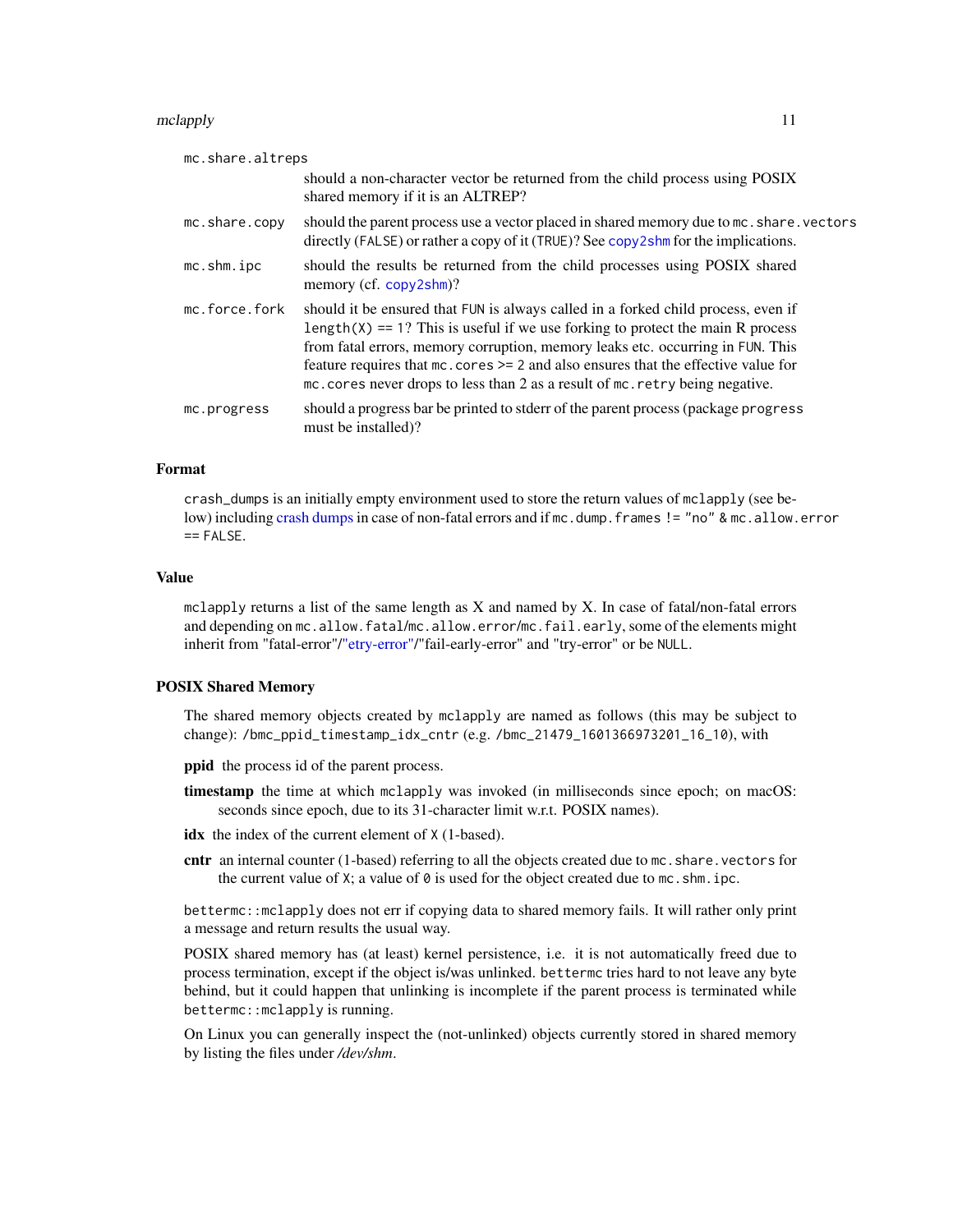#### <span id="page-11-0"></span>(Linux) Size of POSIX Shared Memory

On Linux, POSIX shared memory is implemented using a *[tmpfs](https://man7.org/linux/man-pages/man5/tmpfs.5.html)* typically mounted under /dev/shm. If not changed by the distribution, the default size of it is 50% of physical RAM. It can be changed (temporarily) by remounting it with a different value for the *size* option, e.g. mount -o "remount,size=90%" /dev/shm.

#### (Linux) POSIX Shared Memory and Transparent Hugepage Support

When allocating a shared memory object of at least getOption("bettermc.hugepage\_limit",104857600) bytes of size (default is 100 MiB), we use [madvise\(](https://man7.org/linux/man-pages/man2/madvise.2.html)...,MADV\_HUGEPAGE) to request the allocation of [\(transparent\) huge pages.](https://www.kernel.org/doc/Documentation/vm/transhuge.txt) For this to have any effect, the *[tmpfs](https://man7.org/linux/man-pages/man5/tmpfs.5.html)* used to implement POSIX shared memory on Linux (typically mounted under /dev/shm) must be (re)mounted with option *huge=advise*, i.e. mount -o remount,huge=advise /dev/shm. (The default is huge=never, but this might be distribution-specific.)

### Windows Support

On Windows, otherwise valid values for various arguments are silently replaced as follows:

mc.cores <- 1L mc.share.vectors <- Inf mc.shm.ipc <- FALSE mc.force.fork <- FALSE mc.progress <- FALSE if (mc.stdout == "output") mc.stdout  $\leq$  "ignore" if (mc.warnings == "output") mc.warnings <- "ignore" if (mc.messages == "output") mc.messages <- "ignore"

Note: [parallel::mclapply](#page-0-0) demands mc.cores to be exactly 1 on Windows; bettermc::mclapply sets it to 1 on Windows.

Furthermore, [parallel::mclapply](#page-0-0) ignores the following arguments on Windows: mc.preschedule,mc.silent,mc.clean For mc.set.seed, only the values TRUE and FALSE are ignored (by parallel: : mclapply); the other values are handled by bettermc::mclapply as documented above.

### Lifecycle

[Stable]

# See Also

[copy2shm](#page-3-1), [char\\_map](#page-1-1), [parallel::mclapply](#page-0-0)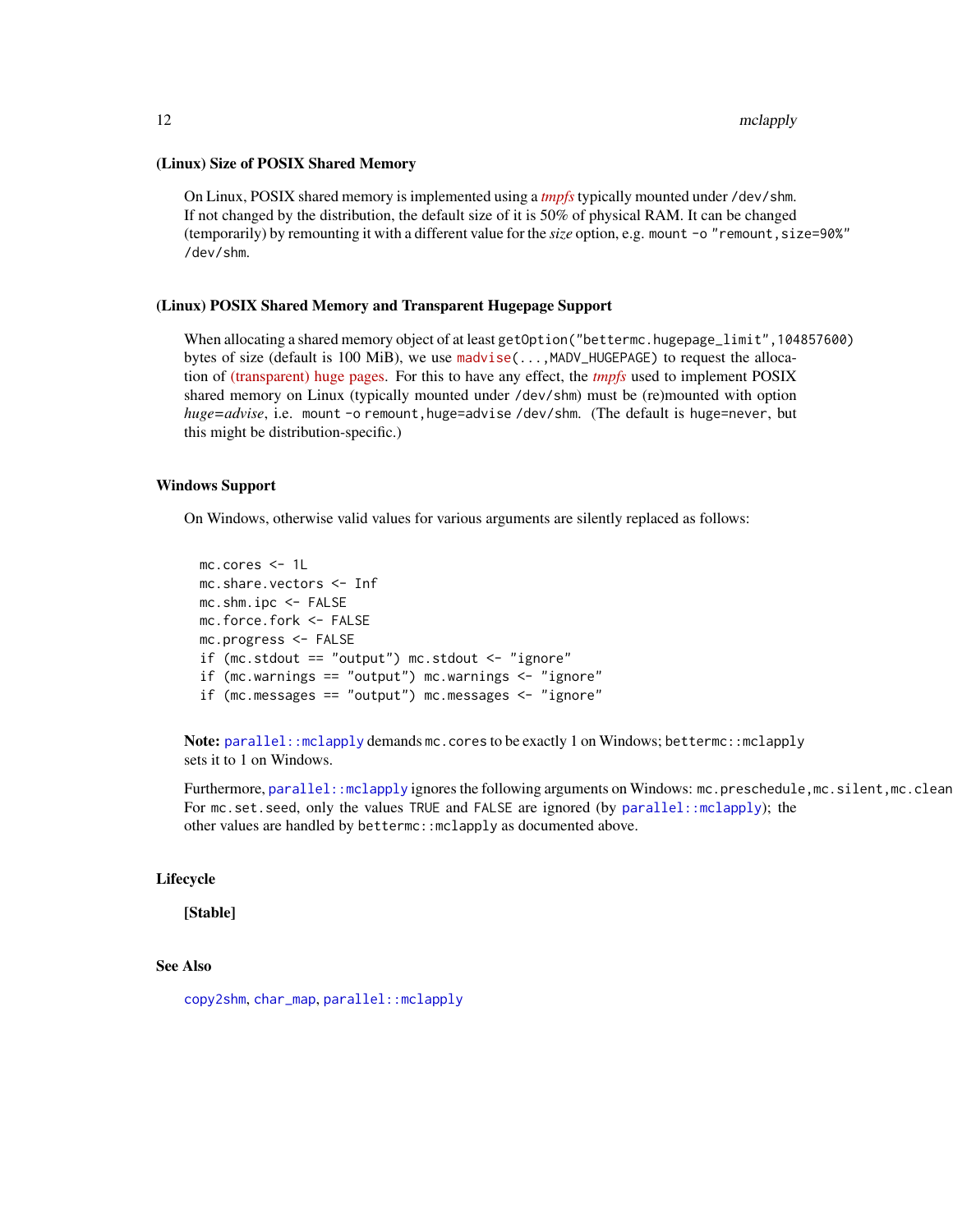<span id="page-12-0"></span>

# Description

Named POSIX Semaphores

# Usage

```
sem_open(name, create = FALSE, overwrite = FALSE, value = 0)
```
sem\_post(sem)

sem\_wait(sem)

sem\_close(sem)

sem\_unlink(name)

# Arguments

| name      | the name of the semaphore. Consult man sem_overview for what makes a valid<br>name.                                  |
|-----------|----------------------------------------------------------------------------------------------------------------------|
| create    | should the semaphore be created if it currently does not exist?                                                      |
| overwrite | if create == TRUE, should we overwrite an already existing semaphore with the<br>name (TRUE) or rather fail (FALSE). |
| value     | the initial value of the semaphore $(>= 0)$ .                                                                        |
| sem       | an object as returned by sem_open.                                                                                   |

### Value

For sem\_open, an object of class "sem", which is an external pointer to the POSIX semaphore. All other functions return NULL invisibly and are called for their side effects.

# Windows Support

Not supported on Windows.

# Lifecycle

[Experimental]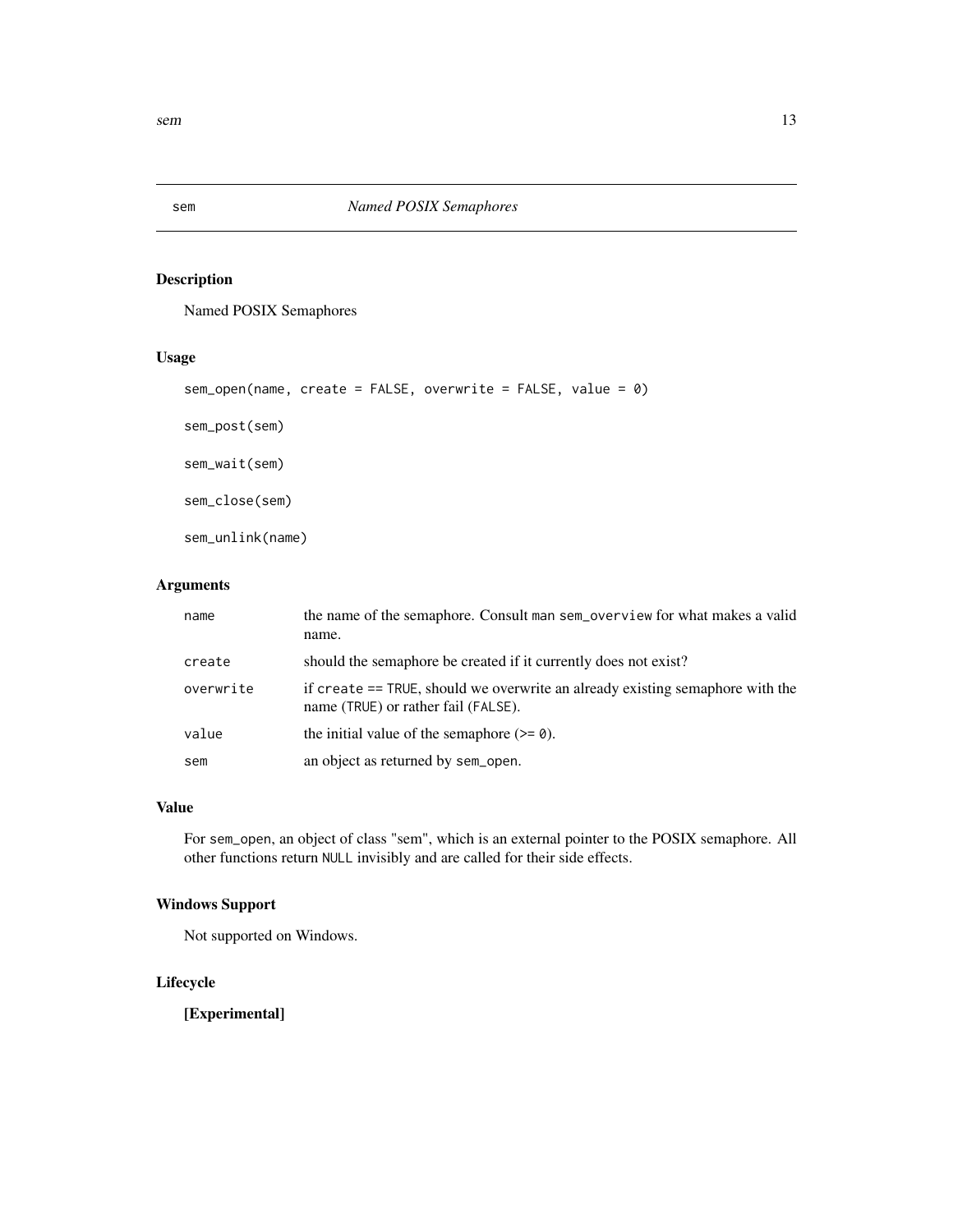<span id="page-13-0"></span>

# Description

Mimic the POSIX semaphore API with System V semaphores.

# Usage

```
semv_open(value = 0)
semv_post(sid, undo = TRUE)
semv_wait(sid, undo = TRUE)
semv_unlink(sid)
```
# Arguments

| value | the initial value of the semaphore to create $(>= 0)$ .                                                                                                                                    |
|-------|--------------------------------------------------------------------------------------------------------------------------------------------------------------------------------------------|
| sid   | the semaphore id as returned by semv_open.                                                                                                                                                 |
| undo  | should the operations (decrement/increment) on the semaphore be undone on<br>process termination. This feature is probably the main reason to prefer System<br>V semaphores to POSIX ones. |

# Value

For semv\_open, an object of class "semv", which is an integer referring to the System V semaphore. All other functions return NULL invisibly and are called for their side effects.

# Windows Support

Not supported on Windows.

# Lifecycle

[Experimental]